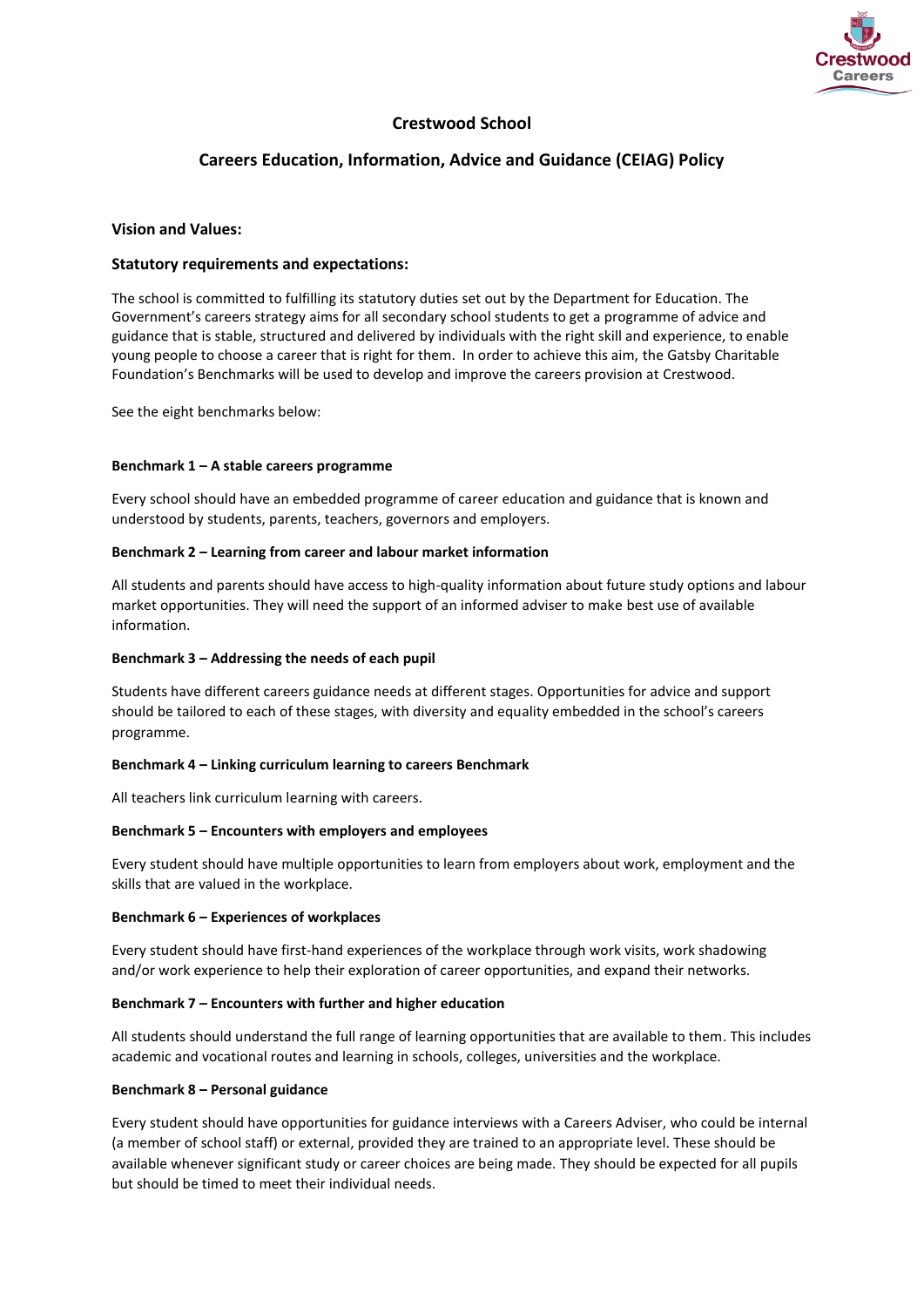

Every student should have at least one such interview by the age of 16, and the opportunity for a further interview by the age of 18.

## **The Baker Clause:**

This policy statement sets out the school's arrangements for managing the access of providers to pupils at the school for the purpose of giving them information about the provider's education or training offer. This complies with the school's legal obligations under Section 42B of the Education Act 1997.

All pupils in years 8-13 are entitled to:

- Find out about technical education qualifications and apprenticeships opportunities, as part of a careers programme which provides information on the full range of education and training options available at each transition point.
- Hear from a range of local providers about the opportunities they offer, including technical education and apprenticeships – through options events, assemblies and group discussions and taster events.
- Understand how to make applications for the full range of academic and technical courses.

Should you require any further information, please contact the careers leader, Laura Dredge: [ldredge@crestwood-s.dudley.sch.uk](mailto:ldredge@crestwood-s.dudley.sch.uk)

#### **Learner entitlement:**

Every student is entitled to high quality career education and guidance as part of their overall education which prepares them for their next steps after school/ Sixth Form. See below for the career opportunities experienced by each year group:

#### **Year 7:**

Year 7 students will learn about career and employability skills for a half term in PSHE lessons. Activities focus on self-development, learning about careers and the world of work, and developing career management, employability and enterprise skills.

All students learn about apprenticeships in form time during National Apprenticeships Week and careers during form time during National Careers Week.

Other opportunities include guest speakers in assemblies, lessons, careers-related activities and visits to workplaces as part of school trips.

#### **Year 8:**

Year 8 students will also learn about career and employability skills in PSHE lessons for one half term. Activities focus on self-development, learning about careers and the world of work, and developing career management, employability and enterprise skills.

All students learn about apprenticeships in form time during National Apprenticeships Week and careers during form time during National Careers Week.

Other opportunities include guest speakers in assemblies, lessons, careers-related activities and visits to workplaces as part of school trips.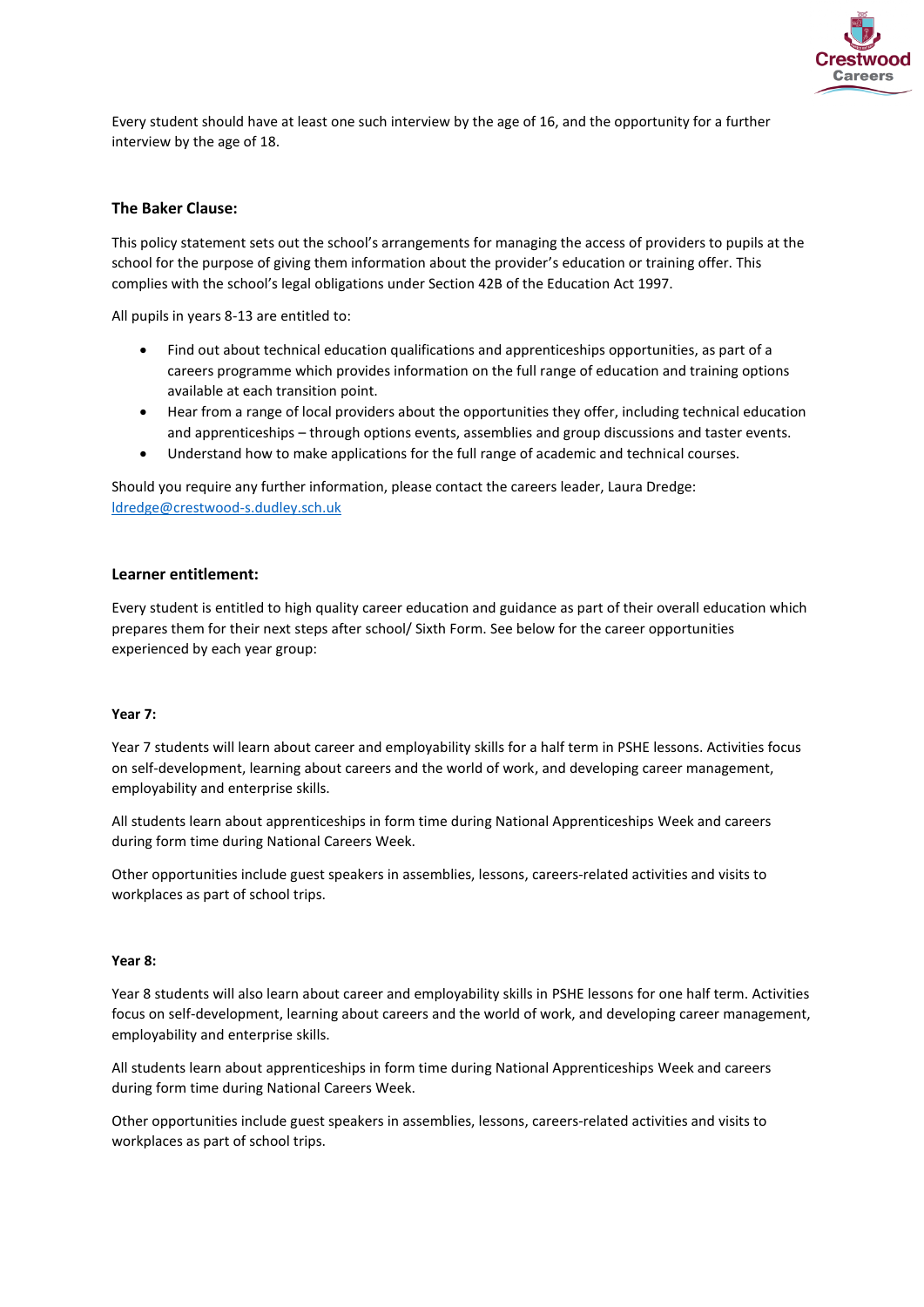

## **Year 9:**

Year 9 students will also learn about career and employability skills in PSHE lessons once a half term. Activities focus on self-development, learning about careers and the world of work, and developing career management, employability and enterprise skills. The PSHE lessons focus on informing students about their post-16 options to help with their options choices also.

Year 9 will also take part in Aspire to HE interventions – i.e. trips/ workshops/ interventions/ mentoring ran by the Aspire to HE partnership led by the University of Wolverhampton. The interventions aim to raise aspirations and increase participation into higher education. Activities for year 9 include University experience trips and careers workshops.

A careers breakfast session is also ran, where employers and employees come in to school to discuss their career pathway with students. This session is offered to students in years 9-11 (priority given to year 11). Form tutors encourage students to attend the sessions if they know that they are interested in a related career.

All students learn about apprenticeships in form time during National Apprenticeships Week and careers during form time during National Careers Week.

Other opportunities include guest speakers in assemblies, lessons, careers-related activities and visits to workplaces as part of school trips.

#### **Year 10:**

Year 10 students will also learn about career and employability skills in PSHE for one half term. Activities focus on self-development, learning about careers and the world of work, and developing career management, employability and enterprise skills. In these PSHE lessons, there will be increased focused on ensuring that students are aware of all of their post-16 options.

Year 10 will also take part in Aspire to HE interventions – i.e. trips/ workshops/ interventions/ mentoring ran by the Aspire to HE partnership led by the University of Wolverhampton. The interventions aim to raise aspirations and increase participation into higher education. Activities for year 10 include University experience trips and visits/ workshops with guest speakers who will discuss their career pathways.

During year 10, students will also take part in work experience where they will gain an insight into at least one place of work, gaining contact with employees and employers also.

Students in this year group will also have the opportunity to attend a careers fair, attended by local Further Education and Higher Education institutions, as well as independent training providers.

A careers breakfast session is also ran where employers and employees come in to school to discuss their career pathway with students. This session is offered to students in years 9-11 (priority given to year 11). Form tutors encourage students to attend the sessions if they know that they are interested in a related career.

All students learn about apprenticeships in form time during National Apprenticeships Week and careers during form time during National Careers Week.

Other opportunities include guest speakers in assemblies, lessons, careers-related activities and visits to workplaces as part of school trips.

#### **Year 11:**

Year 11 students will also learn about career and employability skills in PSHE lessons for a half term. Activities focus on self-development, learning about careers and the world of work, and developing career management,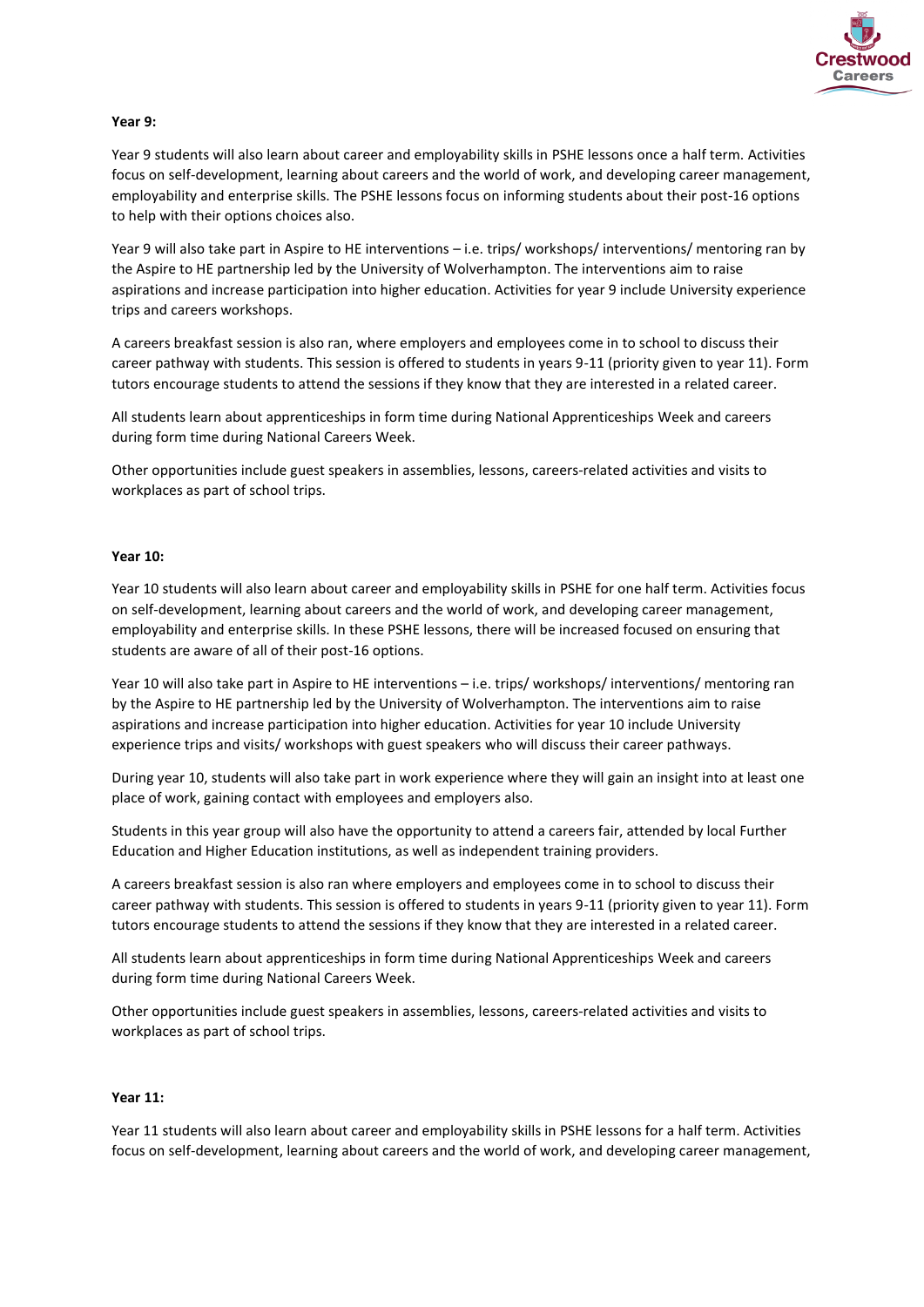

employability and enterprise skills. There will also be focus on ensuring that students are aware of, and applying for, post-16 options in these sessions.

Year 11 will also take part in Aspire to HE interventions – i.e. trips/ workshops/ interventions/ mentoring ran by the Aspire to HE partnership led by the University of Wolverhampton. The interventions aim to raise aspirations and increase participation into higher education. Activities for year 11 include University experience trips and visits/ workshops with guest speakers who will discuss revision strategies.

Students in this year group will also have the opportunity to attend a careers fair, attended by local Further Education and Higher Education institutions, as well as independent training providers.

All students in year 11 will be offered at least one personalised careers guidance meeting where they will have the opportunity to meet with a trained careers adviser to discuss their post-16 options. Form tutors will then follow up the meetings by interviewing students in form time and offering them support, to ensure that students have applied for appropriate courses for after year 11.

A careers breakfast session is also ran where employers and employees come in to school to discuss their career pathway with students. This session is offered to students in years 9-11 (priority given to year 11). Form tutors encourage students to attend the sessions if they know that they are interested in a related career.

Students have a dedicated careers slot in form time (Friday morning – Future Fridays!) where students spend time learning about their career and study options and preparing for their next steps after year 11. In this time, students will utilise Unifrog.org to help them to make their applications for whatever they choose to do after year 11.

All students learn about apprenticeships in form time during National Apprenticeships Week and careers during form time during National Careers Week.

Other opportunities include guest speakers in assemblies, lessons, careers-related activities and visits to workplaces as part of school trips.

#### **Year 12 and 13:**

All students in year 12 and 13 at Crestwood will be offered at least one personalised careers guidance meeting where they will have the opportunity to meet with a trained careers adviser to discuss their post-18 options. Form tutors will then follow up the meetings by interviewing students in form time and offering them support, to ensure that students have applied for appropriate courses for after year 13.

Year 12 and 13 students will also take part in Aspire to HE interventions – i.e. trips/ workshops/ interventions/ mentoring ran by the Aspire to HE partnership led by the University of Wolverhampton. The interventions aim to raise aspirations and increase participation into higher education. Activities for year 12 and 13 students include University experience trips and visits/ workshops with guest speakers who will discuss their career pathways.

All Crestwood Sixth Form students will attend University and careers fairs where a range of options are offered to them (University, Apprenticeships, Independent training providers etc.). Students will also be encouraged to attend open days on their own. The Sixth Form will fund their transport if this is needed, to increase participation to higher education open days.

All year 12 students will complete work experience at the end of year 12 where they will gain insight into a place of work and experience of working alongside employees and employers.

All year 12 and 13 students will also have dedicated tutorial time once a week where they will receive careers education. In these sessions, students will learn about all of their options, including higher education and apprenticeships. They will also use Unifrog.org to help them to research their options and to prepare applications.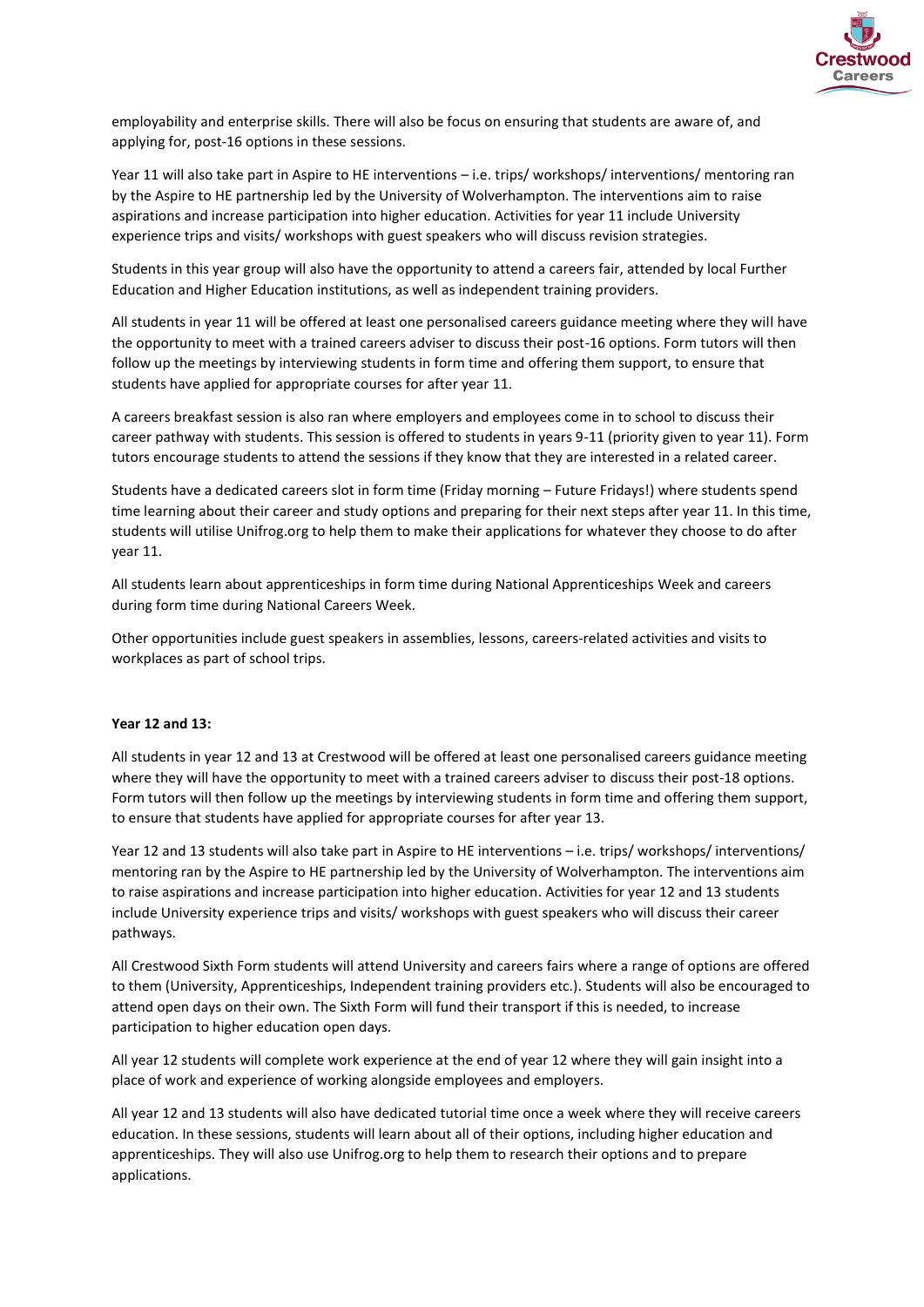

## **Unifrog:**

All students at Crestwood School and Sixth Form have access to Unifrog, an online careers platform where students can explore future study and career options, as well as develop and record progress in relation to soft skills and employability skills. It is the world's largest database of post-16 and post-18 options and so gives students invaluable access to the wide range of options that are available to them. Furthermore, lessons from Unifrog have been utilised for teachers to use in careers form time sessions (e.g. for year 11) and in other careers-related activities.

## **Covid restrictions:**

Should Covid restrictions disrupt any activity stated above, a Covid safe alternative will be provided (e.g. a virtual opportunity in place of an in-person opportunity).

## **Careers provision by subject:**

Individual subjects offer a wide range of careers opportunities, including embedding careers in the curriculum, external speakers coming in to talk to students and trips to workplaces where students will experience the workplace, as well as employees and employers. See the school website for more information of how each subject links to careers.

## **Management and delivery:**

The management of the careers programme at Crestwood is the responsibility of the careers leader (see email address below). The delivery of the careers programme at Crestwood is the responsibility of all staff.

## **Roles and responsibilities:**

## **Careers leader:**

Laura Dredge: [ldredge@crestwood-s.dudley.sch.uk](mailto:ldredge@crestwood-s.dudley.sch.uk)

## **Senior leadership link:**

Giles Smith[: gsmith@crestwood-s.dudley.sch.uk](mailto:gsmith@crestwood-s.dudley.sch.uk)

## **Tutors and PSHE teachers:**

All tutors play a role in promoting careers across the school but year 11, 12 and 13 tutors in particular play a significant role in promoting careers and ensuring that students are fully prepared for their next steps after school/ Sixth Form.

All PSHE teachers for all years will also deliver careers education to their class for one half term of the year.

## **Careers adviser (external):**

Lorenzo Cosco[: lorenzo@vwes.co.uk](mailto:lorenzo@vwes.co.uk)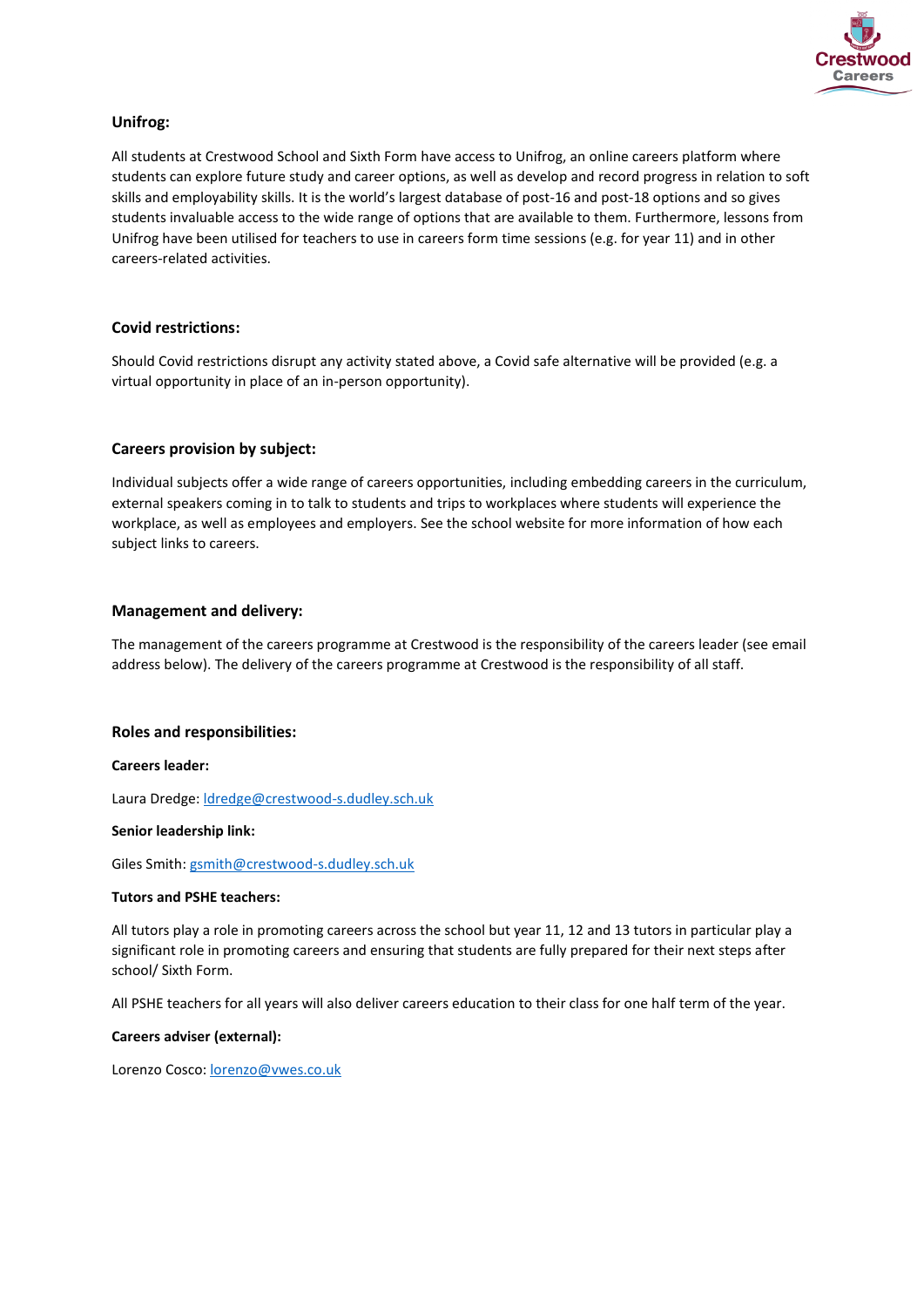

## **Staff development:**

Staff will undergo whole staff CPD on careers education once a year. Staff will also be contacted via email about careers opportunities related to their subjects and will be provided with the resources needed to fully embed careers into the curriculum.

## **Funding and resources:**

The careers programme is funded by the school and has received funding from the Aspire to HE Innovation award (alongside other bursaries provided by Aspire to HE), in previous years.

## **Teaching, learning and assessment:**

Careers education is taught in PSHE lessons and in form time (as well as during the other opportunities discussed above).

## **Information, advice and guidance:**

Careers information is provided to all students in PSHE lessons and in form time (as well as during the other opportunities discussed above). Personalised one-to-one careers advice is offered to all students in years 11 – 13, by a trained careers adviser. Follow-up interviews then take place with form tutors to ensure that students are fully prepared for their next steps.

## **Monitoring, reviewing, evaluating and reporting:**

Each careers activity/ initiative is reviewed using a student/ staff/ parent voice (typically a Google form). Feedback from this is evaluated and alterations to the careers programme are made where necessary.

Students who are Not in Education, Employment or Training (NEET) are also recorded and analysed each year, with alterations to the careers programme being made to reduce the number of students who are NEET.

## **Stakeholders and partners:**

## **Parents/ carers:**

Parents and careers are contacted about careers opportunities and with resources that they may find useful, regularly via email.

Careers information is also available to parents and careers on the school website and the careers leader is contactable by email should any parents have any queries.

## **Careers support agencies:**

Crestwood work with Aspire to HE at the University of Wolverhampton and the Black Country Consortium to assist with providing the careers education at school.

## **Employers, community partners and learning providers:**

Crestwood have links with local employers. For example, Crestwood have worked with Doosan Babcock on a project to embed careers into the curriculum and students from Crestwood have visited local workplaces such as Jaguar Land Rover.